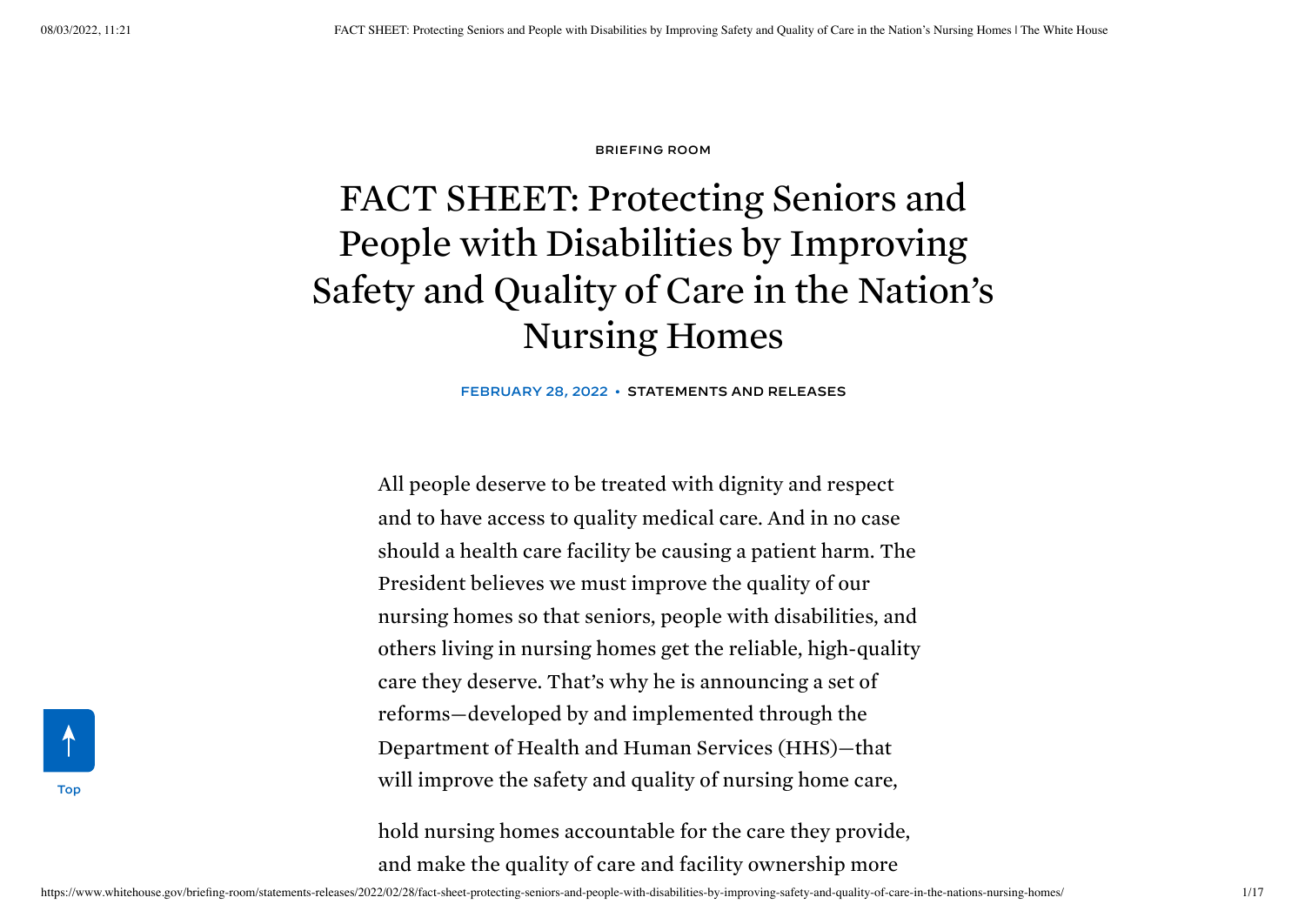08/03/2022, 11:21 FACT SHEET: Protecting Seniors and People with Disabilities by Improving Safety and Quality of Care in the Nation's Nursing Homes | The White House

transparent so that potential residents and their loved ones can make informed decisions about care.

To do this, the reforms the President is announcing will ensure that:

- every nursing home provides a sufficient number of staff who are adequately trained to provide high-quality care;
- poorly performing nursing homes are held accountable for improper and unsafe care and immediately improve their services or are cut off from taxpayer dollars; and
- the public has better information about nursing home conditions so that they can find the best available options.

The pandemic has highlighted the tragic impact of substandard conditions at nursing homes, which are home to many of our most at-risk community members. More than 1.4 million people live in over 15,500 Medicare- and Medicaid-certified nursing homes across the nation. In the past two years, more than 200,000 [residents](https://www.kff.org/policy-watch/over-200000-residents-and-staff-in-long-term-care-facilities-have-died-from-covid-19/) and staff in long-term care facilities have died from COVID-19—nearly a quarter of all COVID-19 deaths in the United States.

Despite the tens of billions of federal taxpayer dollars flowing to nursing homes each year, too many continue to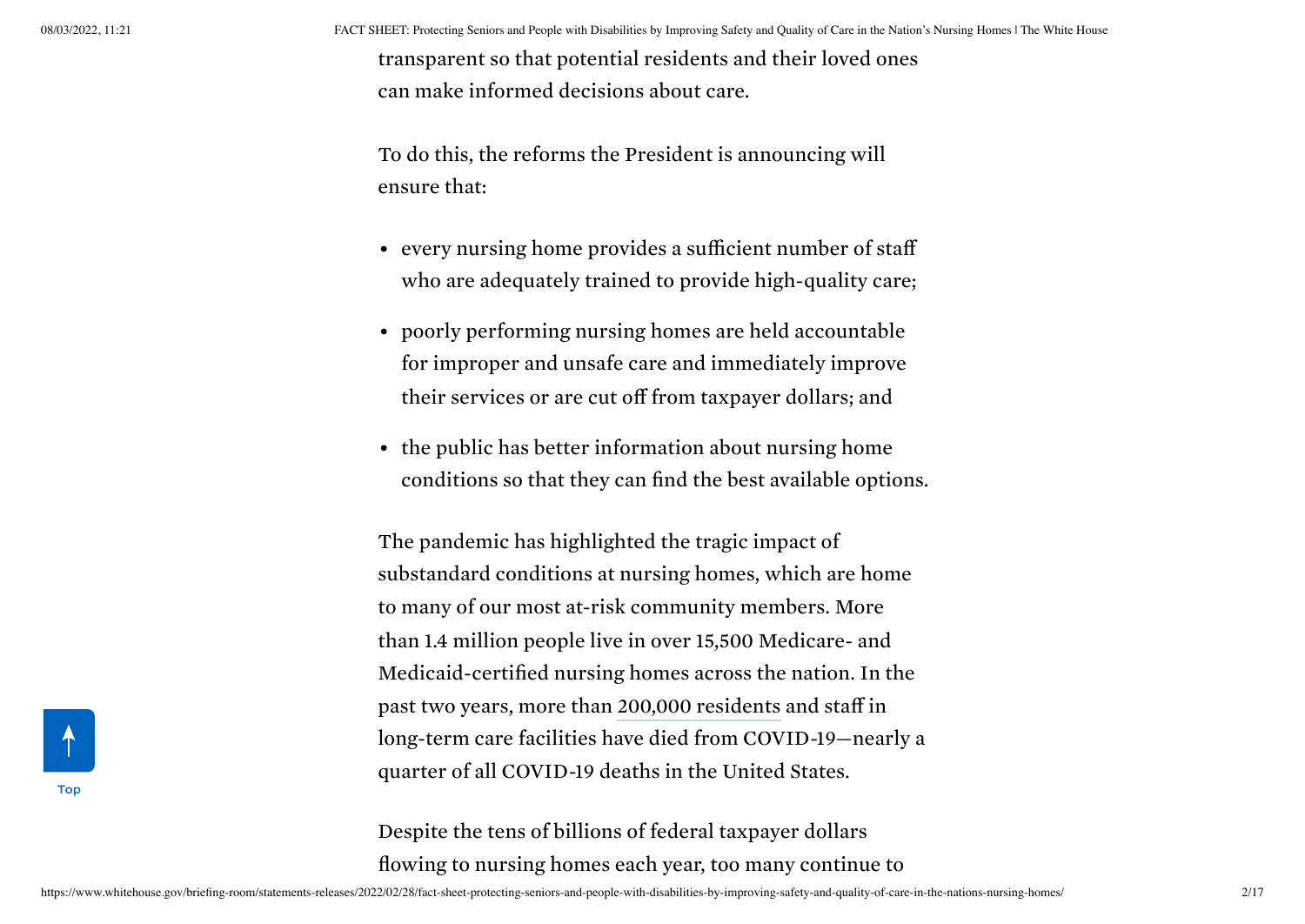08/03/2022, 11:21 FACT SHEET: Protecting Seniors and People with Disabilities by Improving Safety and Quality of Care in the Nation's Nursing Homes | The White House

provide poor, sub-standard care that leads to avoidable resident harm. In fact, failure to comply with Federal guidelines at nursing homes is widespread. The Government Accountability Office found that, from 2013 to 2017, 82% of all [inspected](https://www.gao.gov/assets/gao-20-576r.pdf) nursing homes had an infection prevention and control deficiency, including a lack of regular handwashing, that was identified through Medicare and Medicaid surveys.

Without decisive action now, these unacceptable conditions may get worse. Private equity firms have been buying up struggling nursing homes, and research shows that private equity-owned nursing homes tend to have significantly worse outcomes for residents. Private equity firms' investment in nursing homes has [ballooned](https://www.ineteconomics.org/uploads/papers/WP_118-Appelbaum-and-Batt-2-rb-Clean.pdf) from \$5 billion in 2000 to more than \$100 billion in 2018, with about [5](https://jamanetwork.com/journals/jamanetworkopen/fullarticle/2772306)% of all nursing homes now owned by private equity firms. Too often, the private equity model has put profits before people —a particularly dangerous model when it comes to the health and safety of vulnerable seniors and people with disabilities. Recent research has found that resident outcomes are significantly worse at private equityowned nursing homes:

A [recent](https://jamanetwork.com/journals/jama-health-forum/fullarticle/2786442) study found that residents in nursing homes acquired by private equity were 11.1% more likely to have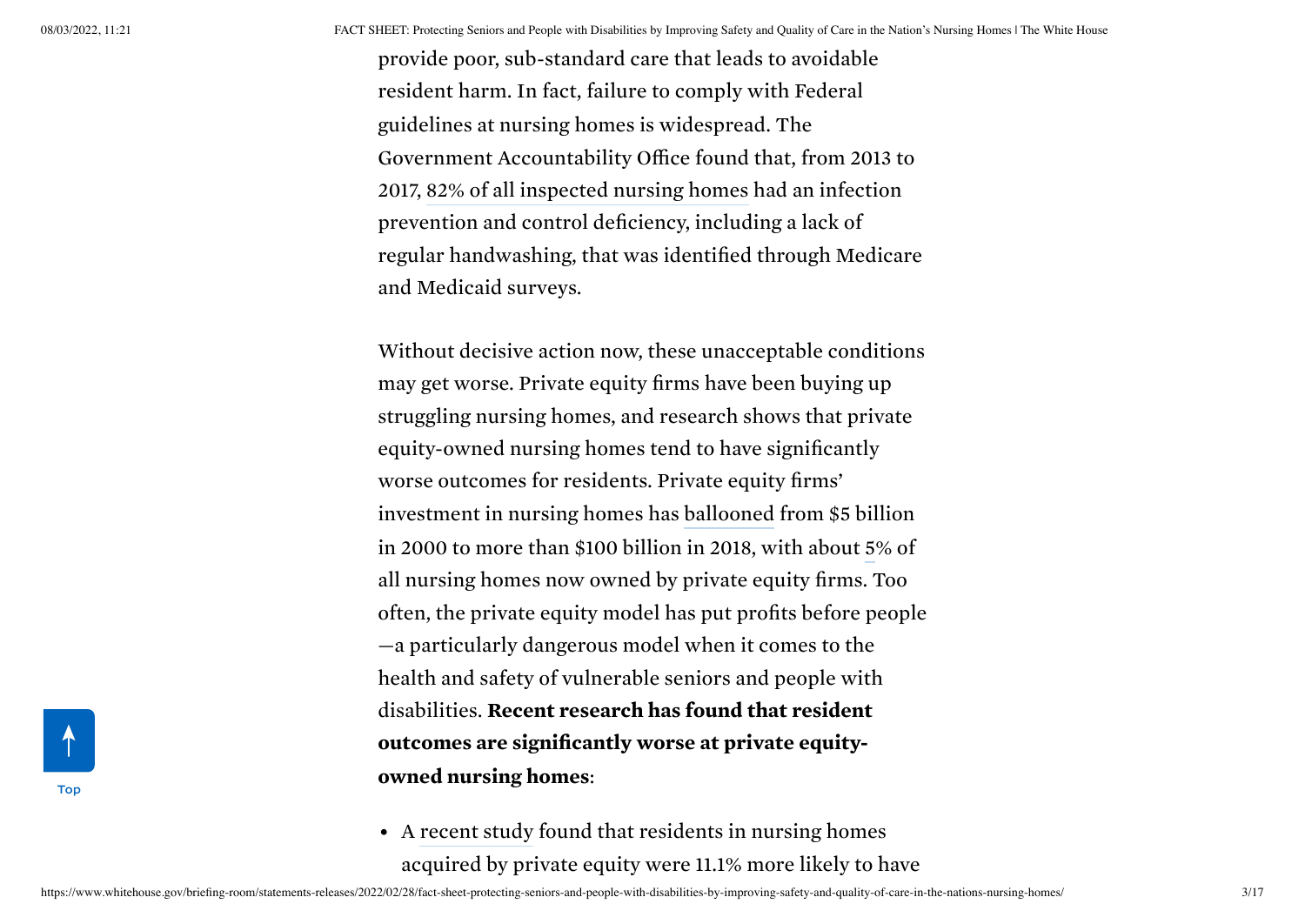a preventable emergency department visit and 8.7% more likely to experience a preventable hospitalization, when compared to residents of for-profit nursing homes not associated with private equity.

- One [working](https://www.nber.org/system/files/working_papers/w28474/w28474.pdf) paper examining 18,000 nursing home facilities over a seventeen-year period found that private equity ownership increased excess mortality for residents by 10%, increased prescription of antipsychotic drugs for residents by 50%, decreased hours of frontline nursing staffing by 3%, and increased taxpayer spending per resident by 11%. That suggests an additional 20,150 lives lost as a result of private equity ownership.
- Another [study](https://ourfinancialsecurity.org/wp-content/uploads/2020/08/AFREF-NJ-Private-Equity-Nursing-Homes-Covid.pdf) found that private equity-backed nursing homes' COVID-19 infection rate and death rate were 30% and 40% above statewide averages, respectively.

Research also suggests that, despite depriving residents of quality care, private equity-owned nursing homes actually led to an uptick in [Medicare](https://jamanetwork.com/journals/jama-health-forum/fullarticle/2786442) costs, too.

Today, the Biden-Harris Administration is announcing new steps by Department of Health & Human Services

(HHS) through its Centers for Medicare & Medicaid Services (CMS), to improve the quality and safety of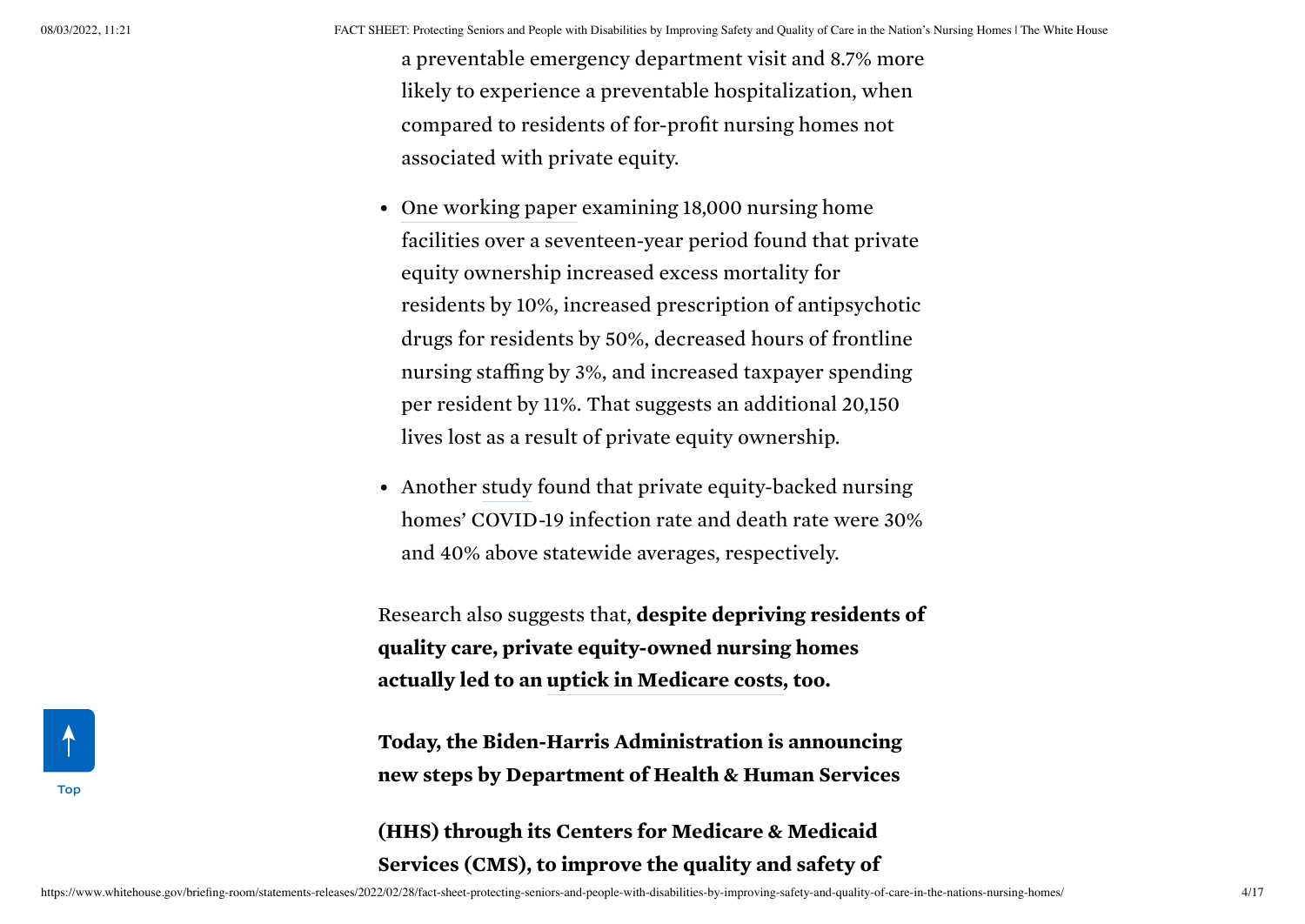nursing homes, to protect vulnerable residents and the health care heroes who care for them, and to crack down on bad actors. The Administration is committed to these urgent actions as first steps toward fulfilling a broader commitment to ensure taxpayer dollars go toward the safe, adequate, and respectful care seniors and people with disabilities deserve—not to the pockets of predatory owners and operators who seek to maximize their profits at the expense of vulnerable residents' health and safety.

## Ensuring Taxpayer Dollars Support Nursing Homes That Provide Safe, Adequate, and Dignified Care

CMS is launching four new initiatives to ensure that residents get the quality care they need—and that taxpayers pay for. These initiatives will help ensure adequate staffing, dignity and safety in their accommodations, and quality care.

• Establish a Minimum Nursing Home Staffing Requirement. The adequacy of a nursing home's staffing is the measure most closely linked to the quality of care residents receive. For example, a [recent](https://agsjournals.onlinelibrary.wiley.com/doi/epdf/10.1111/jgs.16689) study of one

state's nursing facilities found that increasing registered nurse staffing by just 20 minutes per resident day was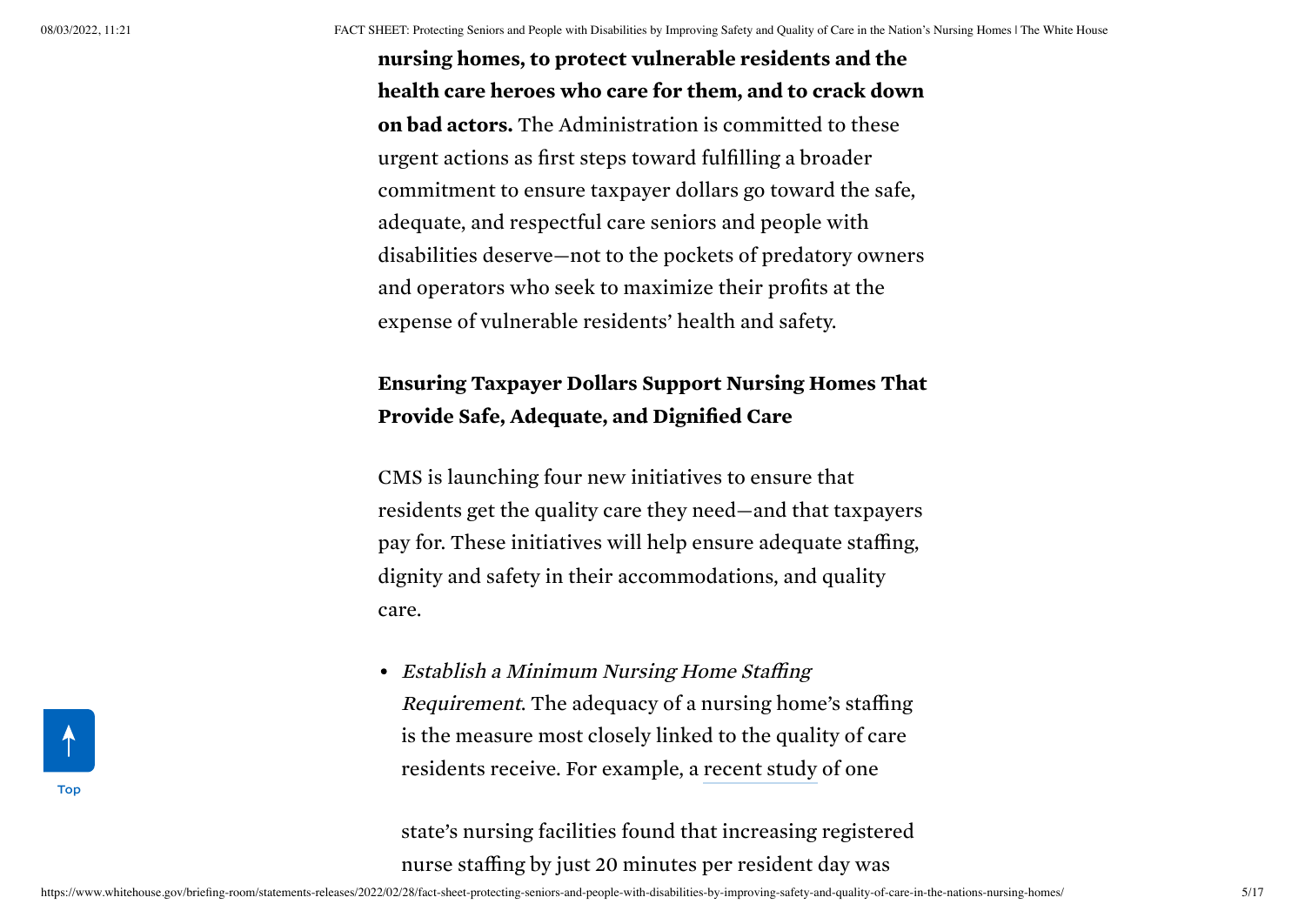associated with 22% fewer confirmed cases of COVID-19 and 26% fewer COVID-19 deaths. CMS intends to propose minimum standards for staffing adequacy that nursing homes must meet. CMS will conduct a new research study to determine the level and type of staffing needed to ensure safe and quality care and will issue proposed rules within one year. Establishing a minimum staffing level ensures that all nursing home residents are provided safe, quality care, and that workers have the support they need to provide high-quality care. Nursing homes will be held accountable if they fail to meet this standard.

- Reduce Resident Room Crowding. Most nursing home residents prefer to have private rooms to protect their privacy and dignity, but shared rooms with one or more other residents remain the default option. These multioccupancy rooms increase residents' risk of contracting infectious diseases, including COVID-19. CMS will explore ways to accelerate phasing out rooms with three or more residents and to promote single-occupancy rooms.
- Strengthen the Skilled Nursing Facility ("SNF") Value-Based Purchasing ("VBP") Program. The SNF-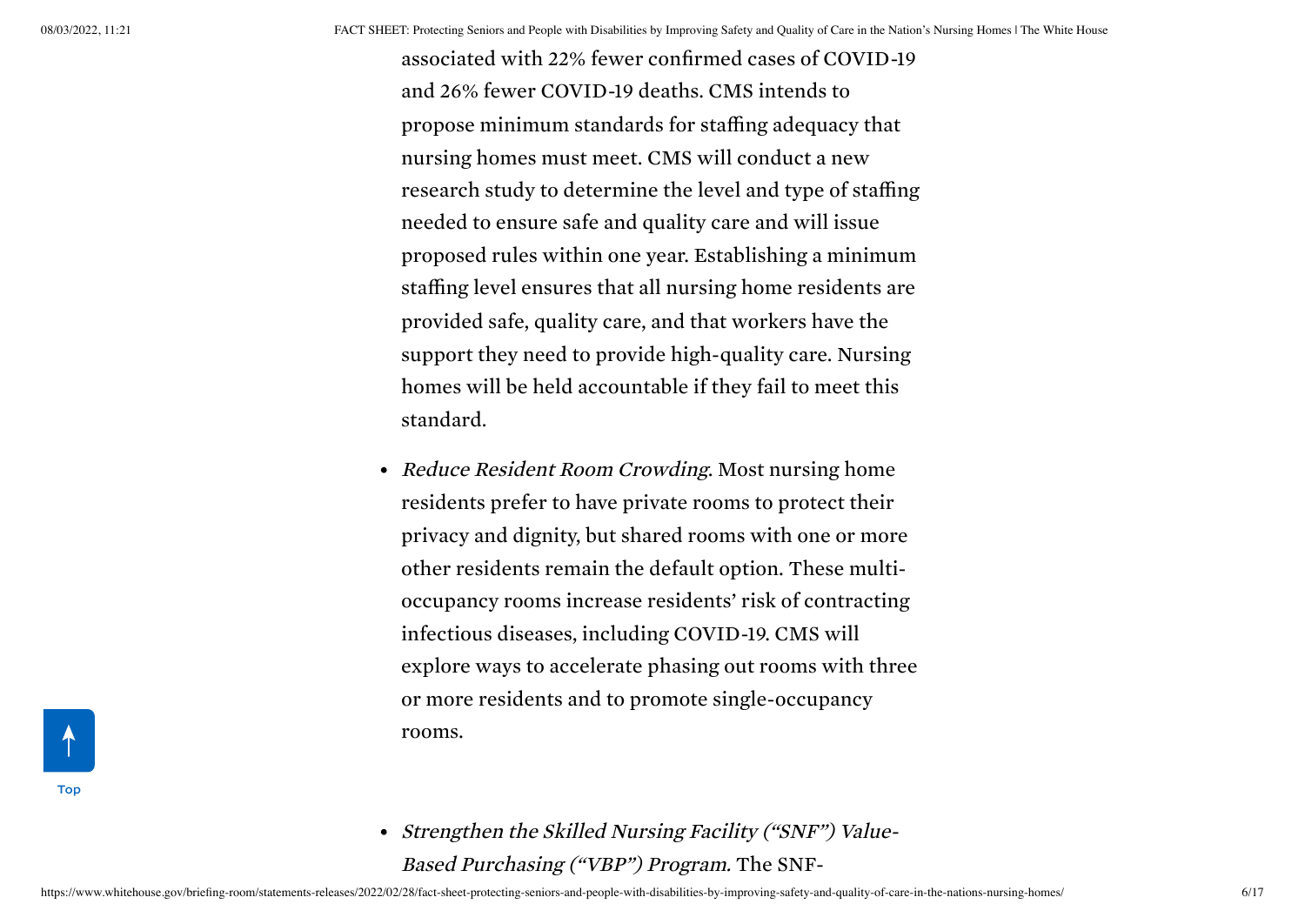08/03/2022, 11:21 FACT SHEET: Protecting Seniors and People with Disabilities by Improving Safety and Quality of Care in the Nation's Nursing Homes | The White House

VBPprogram awards incentive funding to facilities based on quality performance. CMS has begun to measure and publish staff turnover and weekend staffing levels, metrics which closely align with the quality of care provided in a nursing home. CMS intends to propose new payment changes based on staffing adequacy, the resident experience, as well as how well facilities retain staff.

Reinforce Safeguards against Unnecessary Medications and Treatments. Thanks to CMS' National Partnership to Improve Dementia Care in Nursing Homes, the nation has seen a dramatic decrease in the use of antipsychotic drugs in nursing homes in recent years. However, inappropriate diagnoses and prescribing still occur at too many nursing homes. CMS will launch a new effort to identify problematic diagnoses and refocus efforts to continue to bring down the inappropriate use of antipsychotic medications.

#### Enhancing Accountability and Oversight

Holding nursing homes accountable for their performance requires a robust compliance program—a program that has adequate funding to perform inspections and that imposes meaningful penalties when deficiencies are found. Federal taxpayer dollars should not flow to nursing homes that are

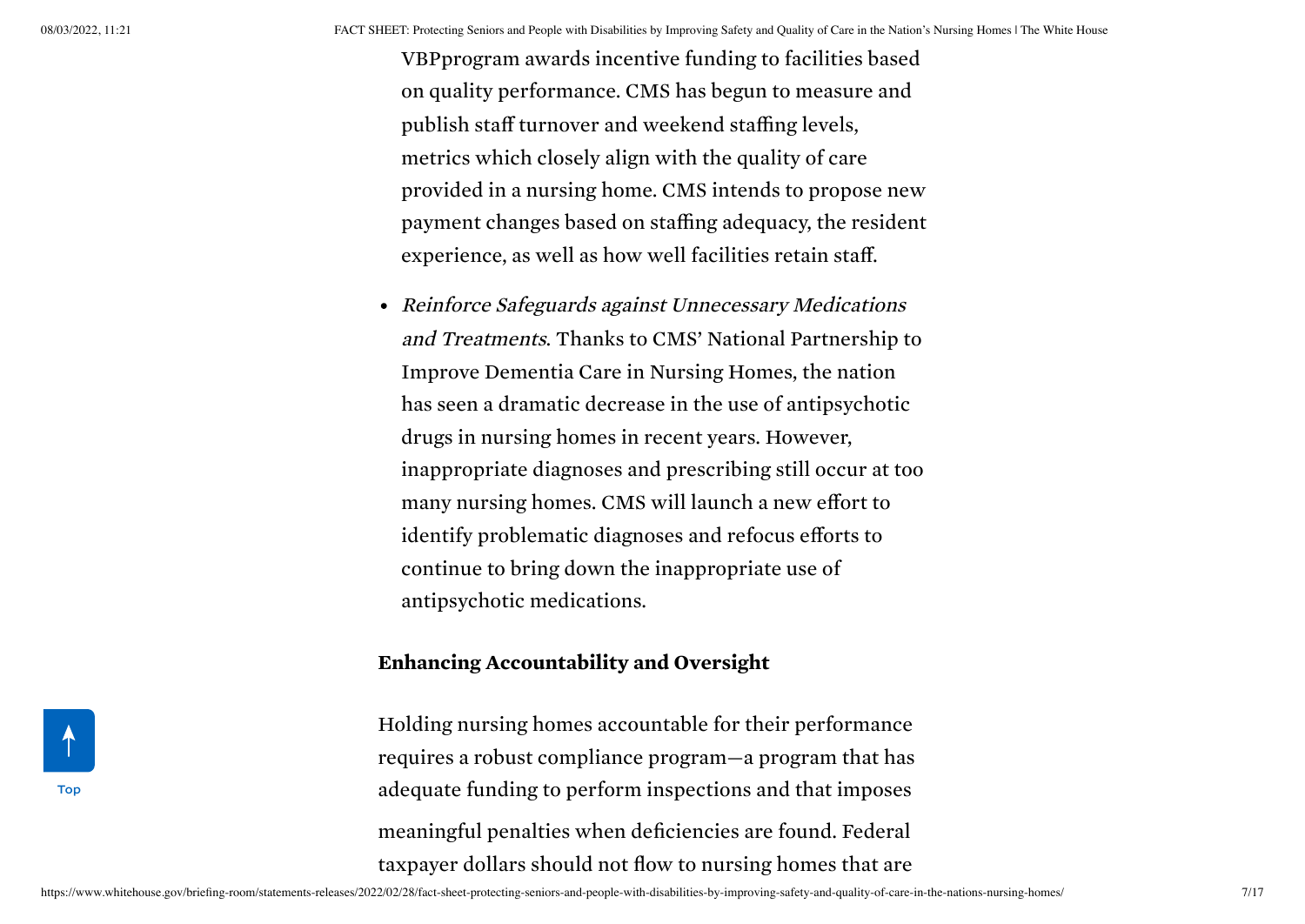- Adequately Fund Inspection Activities. For over seven years, funding to conduct health and safety inspections has remained flat while the number of complaints about nursing homes has surged. To protect residents and crack down on unsafe nursing homes, President Biden will call on Congress to provide almost \$500 million to CMS, a nearly 25% increase, to support health and safety inspections at nursing homes.
- Beef up Scrutiny on More of the Poorest Performers. CMS's Special Focus Facility (SFF) program identifies the poorest-performing nursing homes in the country for increased scrutiny in an effort to immediately improve the care they deliver. The SFF program currently requires more frequent compliance surveys for program participants, which must pass two consecutive inspections to "graduate" from the program. The SFF program will be overhauled to more quickly improve care for the affected residents, including changes that will make its requirements tougher and more impactful. CMS will also make changes that allow the program to scrutinize more facilities, by moving facilities through the program more quickly. Facilities that fail to improve will face increasingly larger enforcement actions,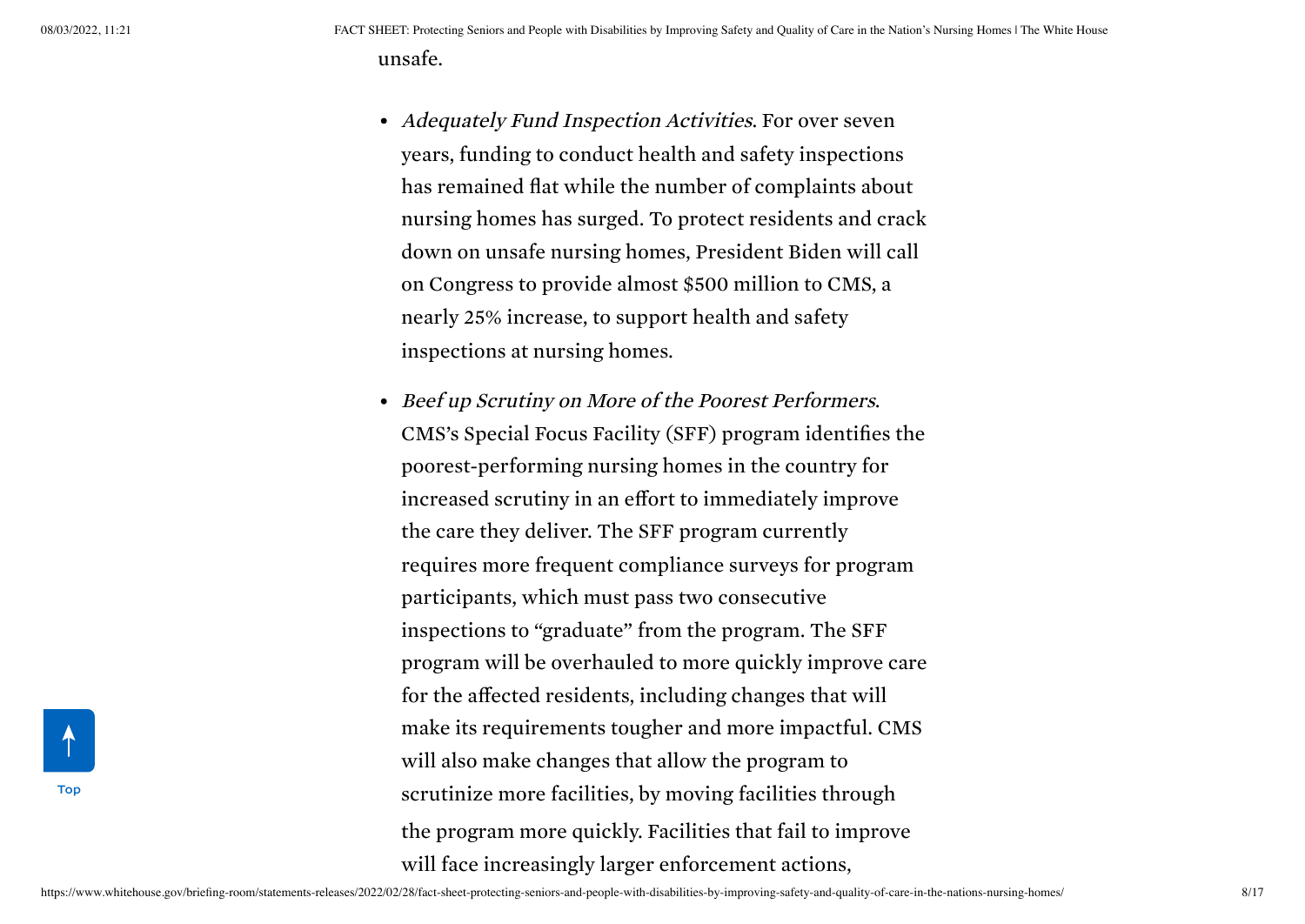08/03/2022, 11:21 FACT SHEET: Protecting Seniors and People with Disabilities by Improving Safety and Quality of Care in the Nation's Nursing Homes | The White House including termination from participation in Medicare and Medicaid, when appropriate.

- Expand Financial Penalties and Other Enforcement Sanctions. CMS will expand the instances in which it takes enforcement actions against poor-performing facilities based on desk reviews of data submissions, which will be performed in addition to on-site inspections. In July 2021, CMS rescinded a Trump Administration change that lowered penalty amounts on bad actor nursing homes for harmful deficiencies by imposing only a one-time fine, instead of more aggressive per-day fines that charge for each day a facility is out of compliance. CMS will now explore making such per-day penalties the default penalty for non-compliance. CMS will also use data, predictive analytics, and other information processing tools to improve enforcement. President Biden is also calling on Congress to raise the dollar limit on per-instance financial penalties levied on poor-performing facilities, from \$21,000 to \$1,000,000.
- Increase Accountability for Chain Owners of Substandard Facilities. President Biden is calling on Congress to give CMS new authority to require minimum

corporate competency to participate in Medicare and Medicaid programs, enabling CMS to prohibit an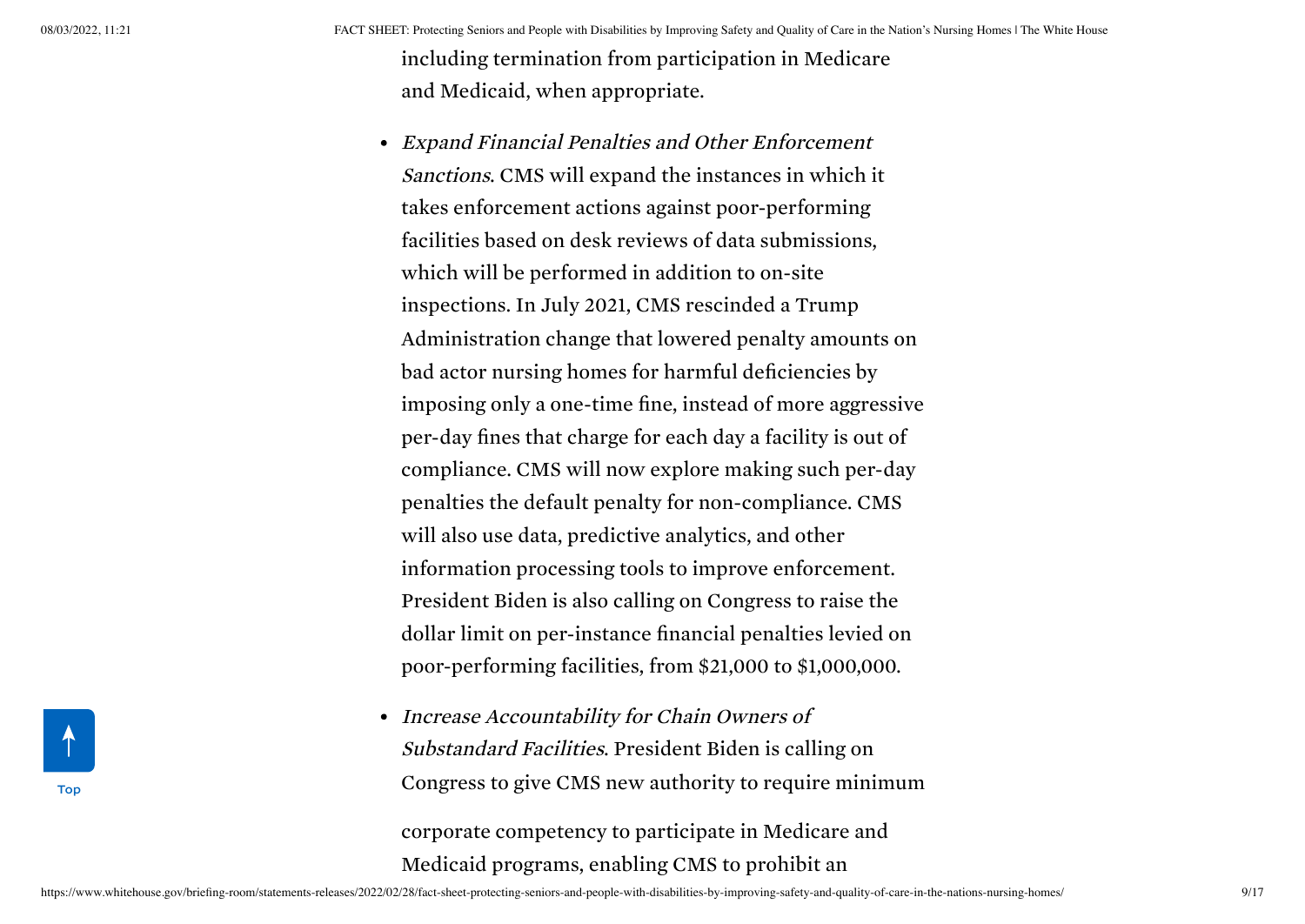individual or entity from obtaining a Medicare or Medicaid provider agreement for a nursing home (new or existing) based on the Medicare compliance history of their other owned or operated facilities (previous or existing). He is further calling on Congress to expand CMS enforcement authority at the ownership level, enabling CMS to impose enforcement actions on the owners and operators of facilities even after they close a facility, as well as on owners or operators that provide persistent substandard and noncompliant care in some facilities, while still owning others.

• Provide Technical Assistance to Nursing Homes to Help them Improve. CMS currently contracts with Quality Improvement Organizations that help providers across the health care spectrum make meaningful quality of care improvements. CMS will ensure that improving nursing home care is a core mission for these organizations and will explore pathways to expand on-demand trainings and information sharing around best practices, while expanding individualized, evidence-based assistance related to issues exacerbated by the pandemic.

[Top](#page-0-0)

### Increasing Transparency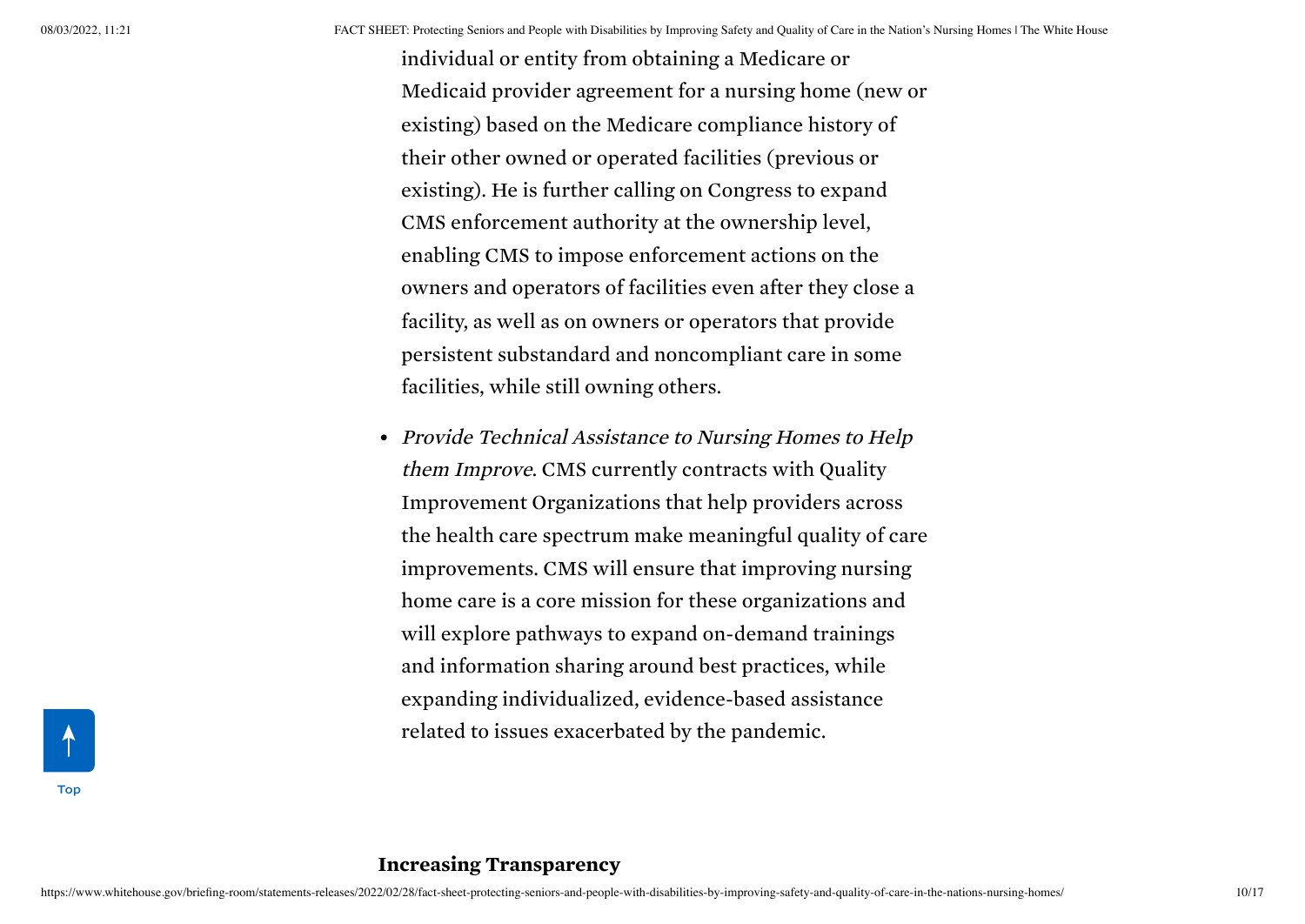For too long, corporate owners and operators have not been held to account for poor nursing home performance. CMS will improve the public transparency of facility ownership and safeguard nursing home residents.

- . CMS will create a new database that will track and identify owners and operators across states to highlight previous problems with promoting resident health and safety. This registry will use information collected through provider enrollment and health and safety inspections to provide more information about prospective owners and operators to states. Giving the public a resource to better understand owners' and operators' previous violations will empower states to better protect the health and safety of residents.
- Improve Transparency of Facility Ownership and Finances. CMS will implement Affordable Care Act requirements regarding transparency in corporate ownership of nursing homes, including by collecting and publicly reporting more robust corporate ownership and

operating data. It will also make this information easier to find on the Nursing Home Care Compare website.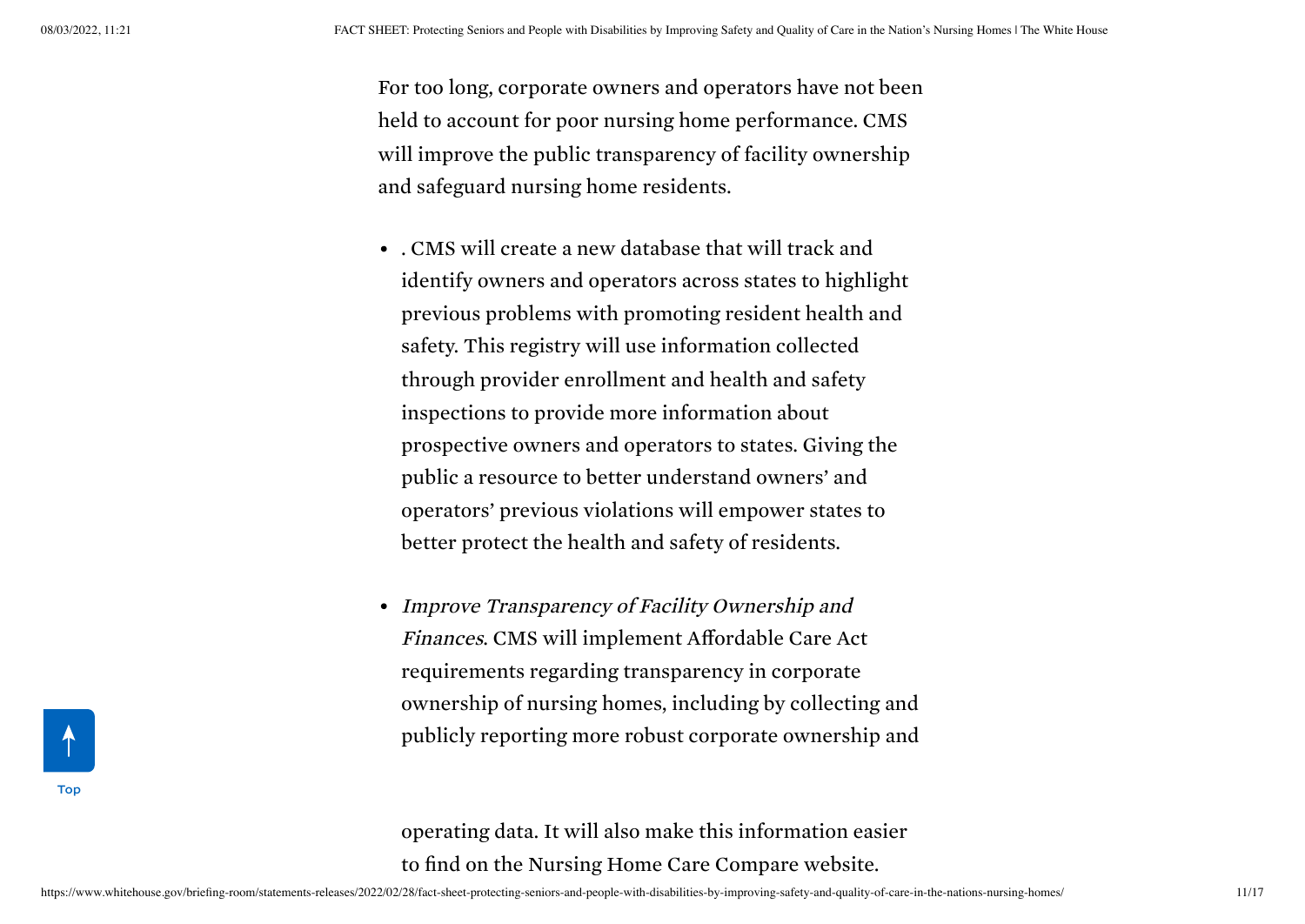- Enhance Nursing Home Care Compare: CMS will implement a range of initiatives to improve Nursing Home Care Compare, the rating website designed to help families pick a facility for their loved ones. Under the Biden-Harris Administration's leadership, CMS has already published new measures on Care Compare, which allow users to consider nursing home staff turnover, weekend staffing levels, and other important factors in their decision-making process. When the new minimum staffing requirement comes online, Care Compare will also prominently display whether a facility is meeting these minimum staffing requirements. CMS will further improve Care Compare by improving the readability and usability of the information displayed giving you and your family insight into how to interpret key metrics. Finally, CMS will ensure that ratings more closely reflect data that is verifiable, rather than selfreported, and will hold nursing homes accountable for providing inaccurate information. The President is calling on Congress to give CMS additional authority to validate data and take enforcement action against facilities that submit incorrect information.
- Examine the Role of Private Equity. As described above, private equity investors are playing a growing role in the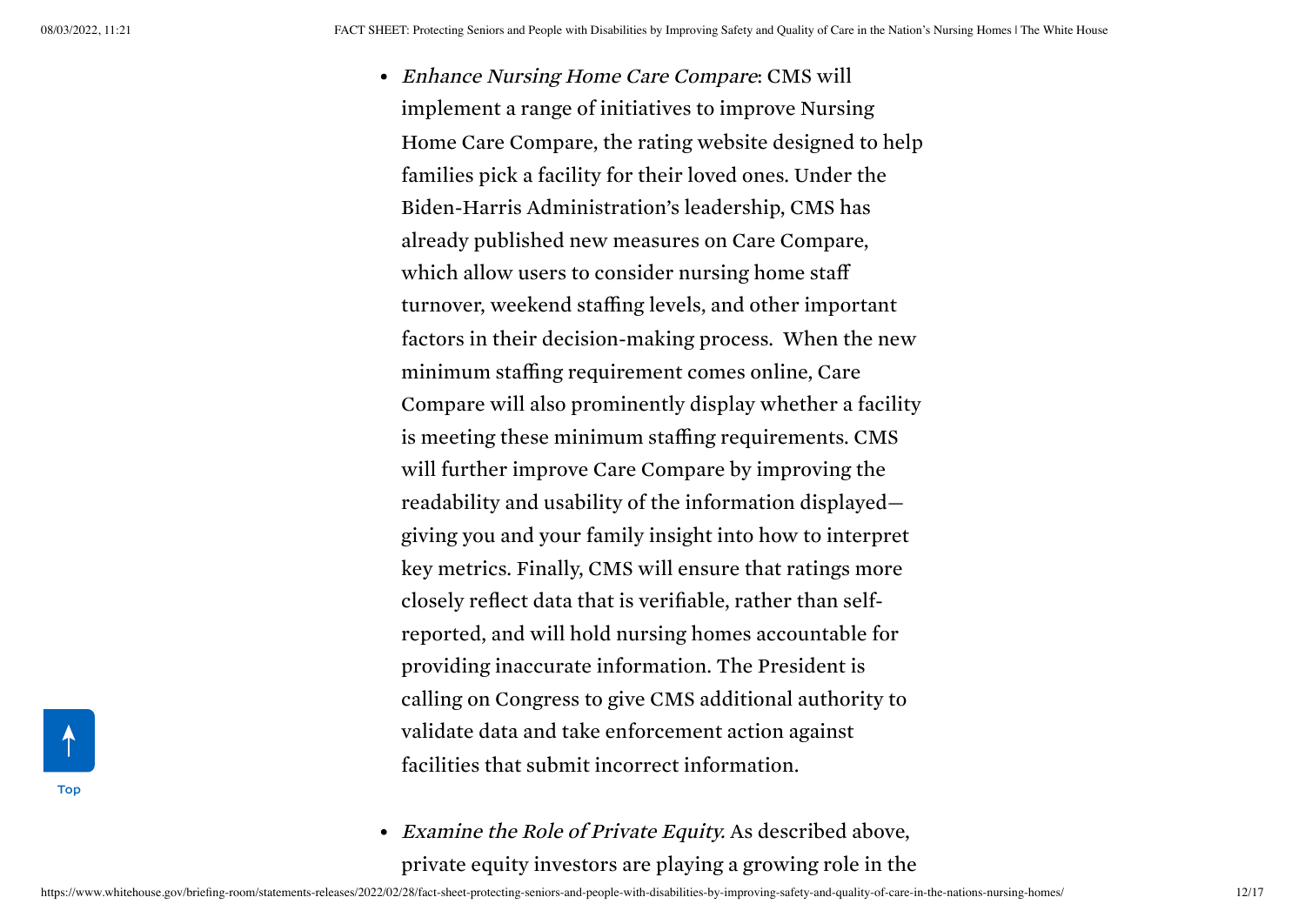nursing home sector, and published research increasingly indicates that facility ownership by investment groups leads to worse outcomes while costing taxpayers more particularly as these owners have sought to cut expenses at the cost of patient health and safety, including during the COVID-19 pandemic. HHS and other federal agencies will examine the role of private equity, real estate investment trusts (REITs), and other investment ownership in the nursing home sector and inform the public when corporate entities are not serving their residents' best interests.

## Creating Pathways to Good-paying Jobs with the Free and Fair Choice to Join a Union

Ensure Nurse Aide Training is Affordable. Lowering financial barriers to nurse aide training and certification will strengthen and diversify the nursing home workforce. CMSwill establish new requirements to ensure nurse aide trainees are notified about their potential entitlement to training reimbursement upon employment. CMS will further work with states to

ensure reimbursement is being distributed and that free training opportunities are widely publicized.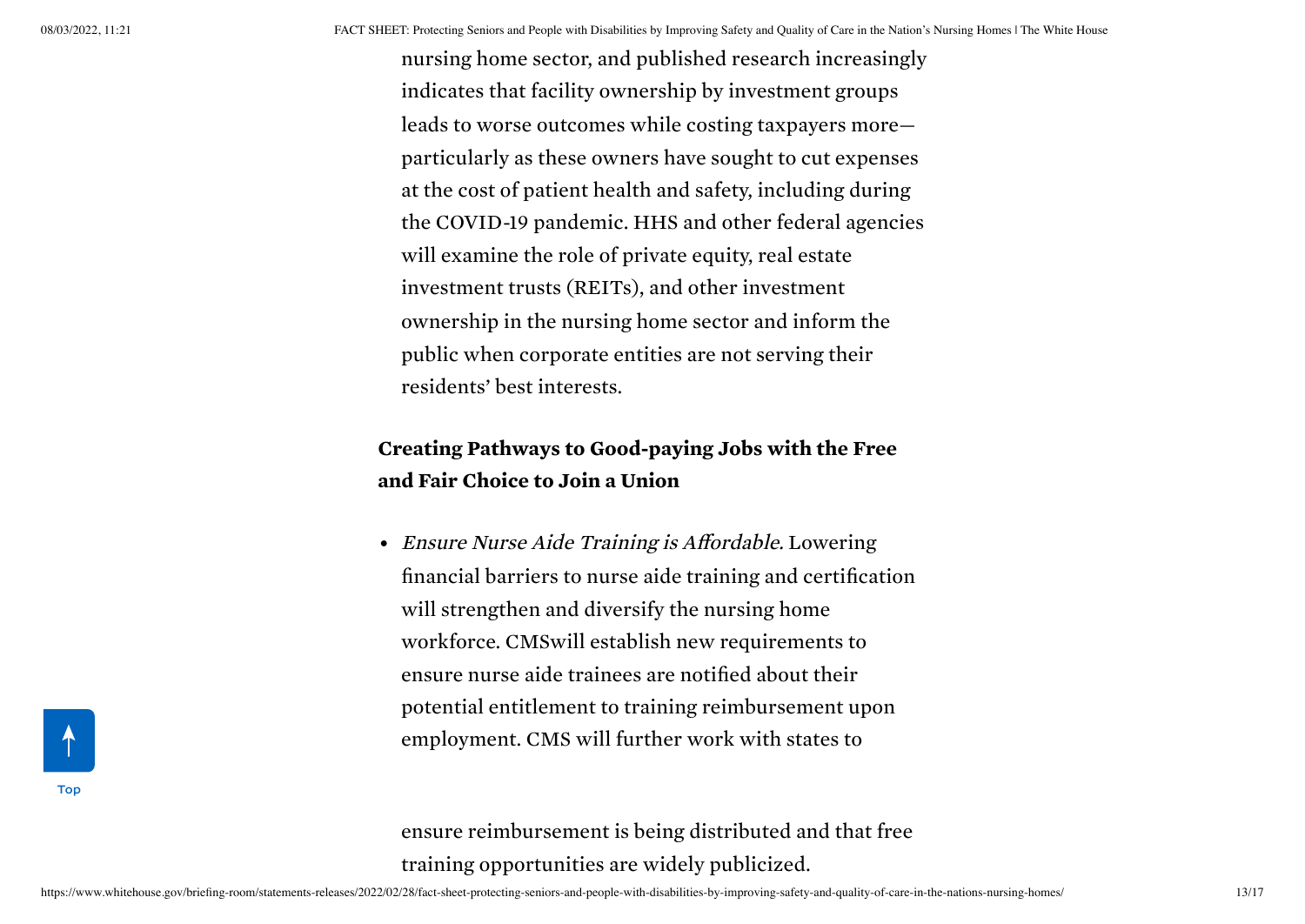- Support State Efforts to Improve Staffing and Workforce Sustainability. Strengthening the nursing home workforce requires adequate compensation as well as a realistic career ladder. CMS will develop a template to assist and encourage States requesting to tie Medicaid payments to clinical staff wages and benefits, including additional pay for experience and specialization.
- Launch National Nursing Career Pathways Campaign. CMS, in collaboration with the Department of Labor, will work with external entities—including training intermediaries, registered apprenticeship programs, labor-management training programs, and labor unions to conduct a robust nationwide campaign to recruit, train, retain, and transition workers into long-term care careers, with pathways into health-care careers like registered and licensed nurses.

## Ensuring Pandemic and Emergency Preparedness in Nursing Homes

• Continued COVID-19 testing in long-term care facilities. Throughout the pandemic, the Biden-Harris Administration has provided approximately 3 million tests per week to all Medicare- and Medicaid-certified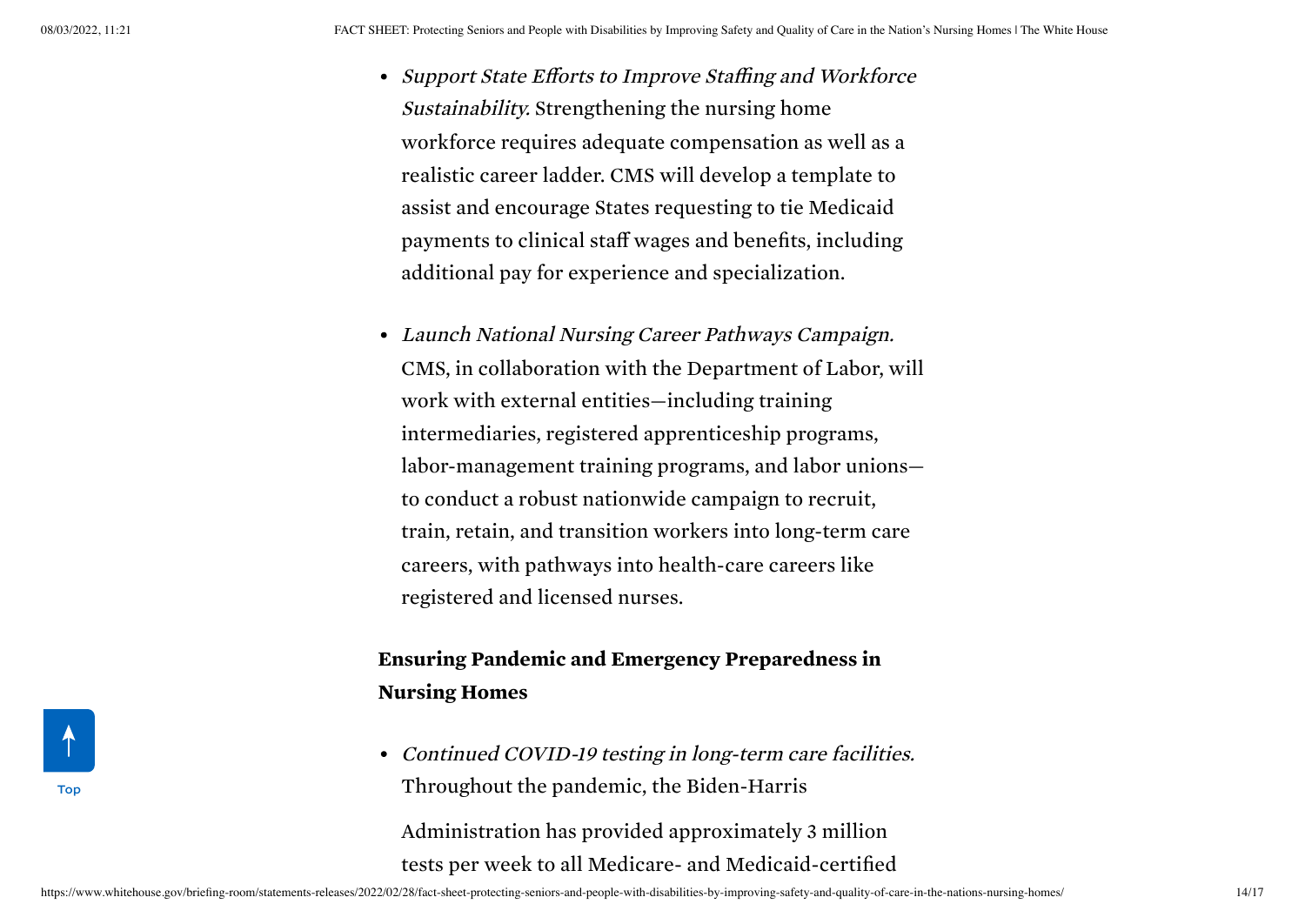nursing homes and thousands more assisted living facilities, supporting outbreak testing and regular testing of staff. HHS will continue to support this key mitigation strategy for vulnerable residents and the staff that care for them.

• Continued COVID-19 vaccinations and boosters in longterm care facilities. The Biden-Harris Administration has provided the full support of the federal government to states in ensuring that staff and residents across longterm care facilities have access to vaccinations and booster shots. Today, facilities are required to ensure staff are vaccinated and more than 87.1% of residents have received their primary series. CDC continues to offer all facilities the ability to be matched with a federal pharmacy partner to host an on-site vaccination clinic. CMS has reached out to thousands of these facilities directly to offer support, and the Agency for Healthcare Research and Quality has made a wide set of tools available. HHS will continue to promote access to these clinics and efforts to integrate vaccinations into routine services, incentivize vaccinations through provider quality payment programs, and continue to provide a full

range of resources to continue to build confidence in the vaccine.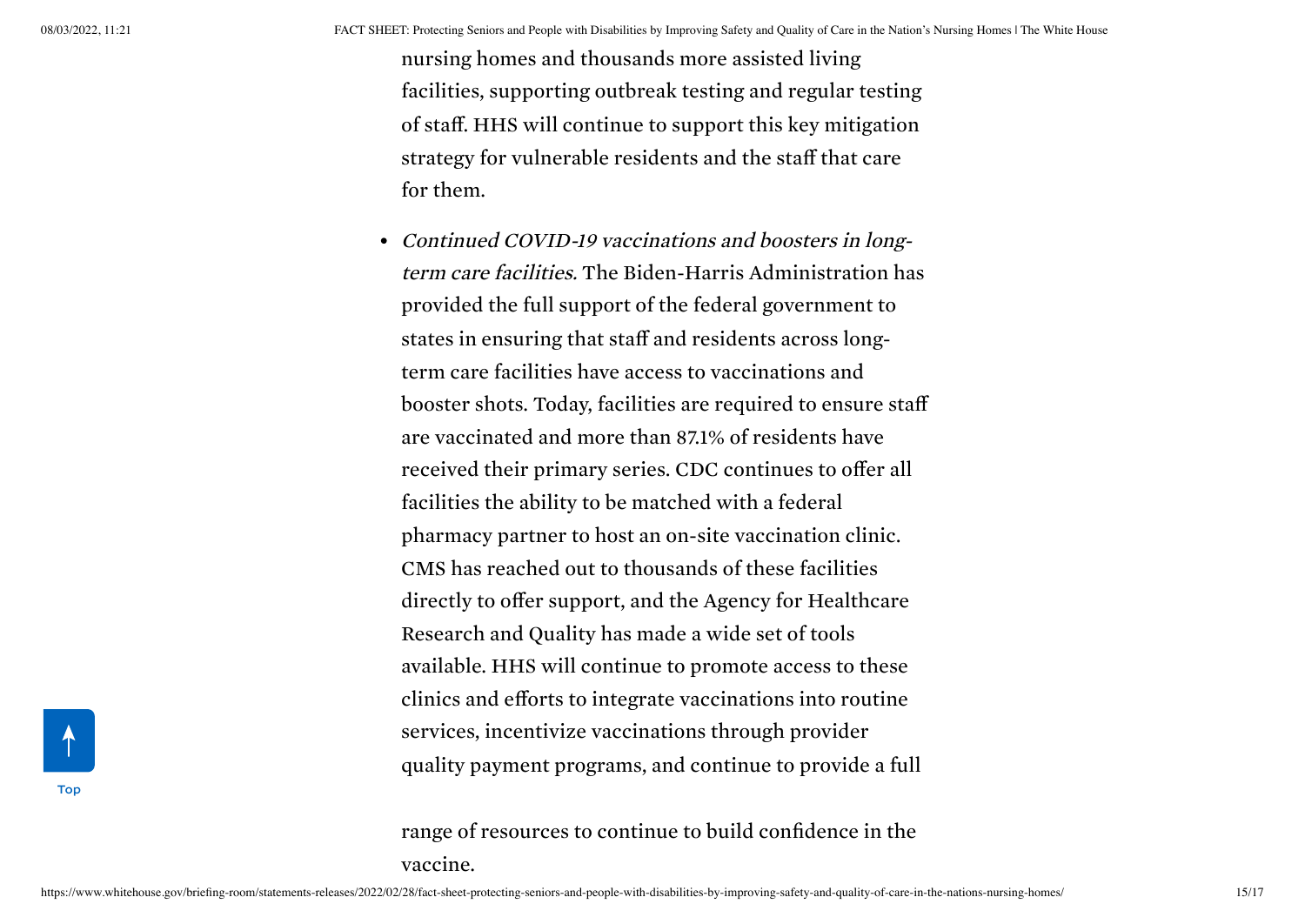- Strengthen Requirements for On-site Infection Preventionists. CMS will clarify and increase the standards for nursing homes on the level of staffing facilities need for on-site infection prevention employees, undoing the Trump Administration's changes to these requirements to help improve resident health and safety.
- Enhance Requirements for Pandemic and Emergency Preparedness. Both the pandemic and the increase in natural disasters have demonstrated how critical proactive emergency preparedness is to keeping residents of nursing homes safe. CMS is examining and considering changes to emergency preparedness requirements and is working to bolster the resiliency of the health care sector as part of an Administration-wide effort to be ready for the next pandemic and the next weather-related emergencies.
- Integrate Pandemic Lessons into Nursing Home Requirements. The pandemic has underscored the need for resident-centered updates to nursing homes' requirements of participation in Medicare and Medicaid. CMS will integrate new lessons on standards of care into

nursing home requirements around fire safety, infection control, and other areas, using an equity lens.